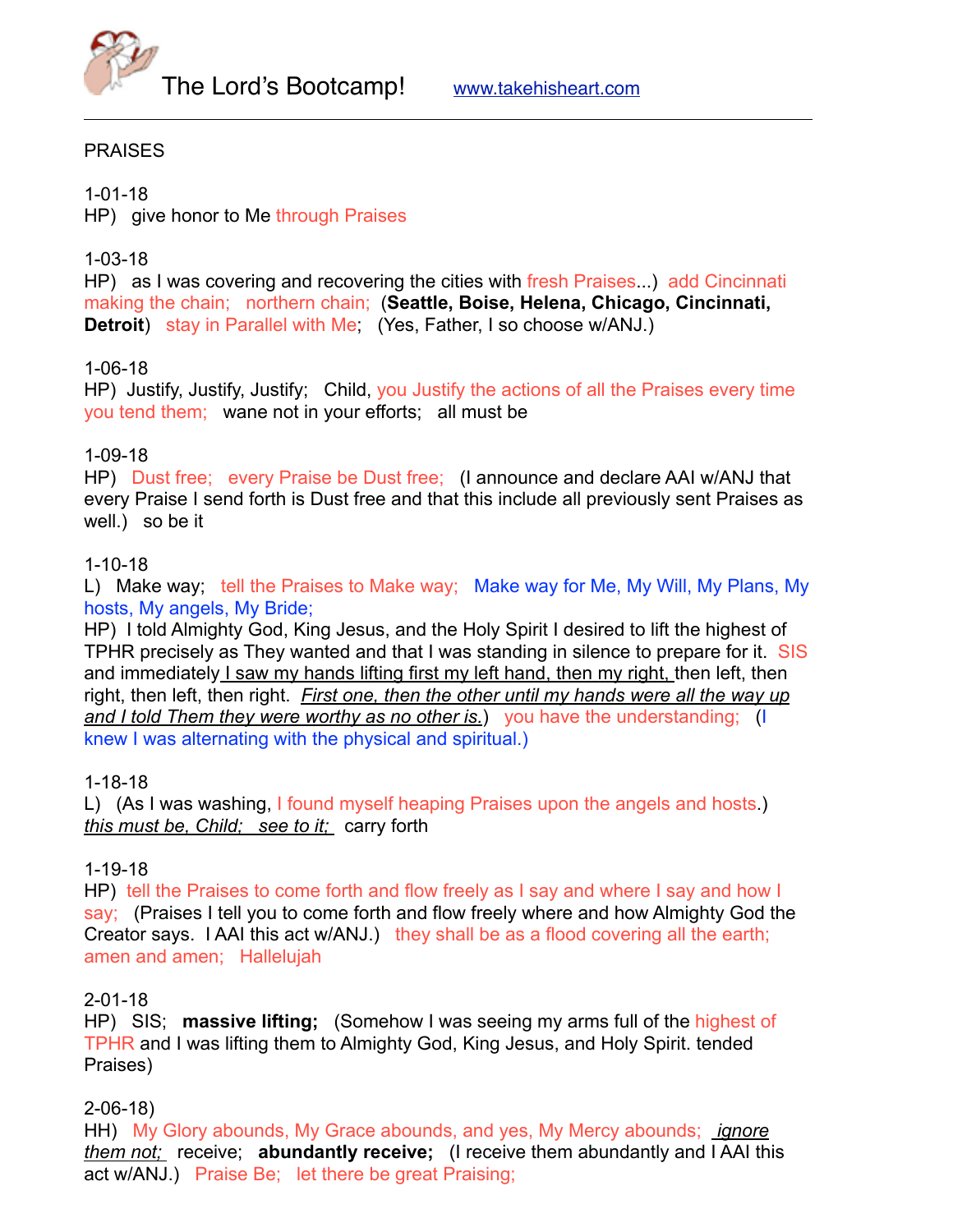# 2-12-18

HP) SIS; lift each individually; (TPHR – tended) SIS; good work; yes, tending praises is work;

# 2-13-18

L) SIS; Let the Praises roll forth; roll as with a Mighty thundering; (I AAI the Mighty thundering of Praises rolling forth w/ANJ.) so be it; *Hallelujah*

# 2-14-18

HP) SIS; ( TPHR – tended) (As I covered and recovered the cities with Praises and got to Cincinnati...) St. Paul next;

# 2-18-18

HP) SIS; seasons come, seasons go, be in My season; SIS; carefully, gently lift this precious blessing to Us; (TPRH) SIS; (after tending to the Praises) oh, Child, the intensity with which you speak makes all enemies quake; keep it up; keep it up; I say to you, keep it up;

# 2-19-18

HP) SIS; perfect, perfect, lift in Perfection; (TPHR) well done; (tended praises) SIS; Child, Child, your charge now acknowledged; so be it; your charge to the Mighty Praises now accepted; keep them on task; keep them on task; Hallelujah; yes, and Amen

# 3-03-18

HH) (I heaped Praises upon me, DM, my sons and their wives, and all of my grandchildren *and any future descendants from the moments of their conceptions* I AAI this act w/ANJ.) good instantaneous insight, Child; **immediate pronouncement upon your grasp of understanding was vital in blocking the enemy;** you gave Me legal rights over the enemy on your descendants; crucial, crucial, crucial;

# 3-11-18

HP) SIS; *(I had shouted my desire to lift the highest TPRH to Almighty God, King Jesus, and Holy Spirit for they were worthy as none other is.*) your desire is enough today; (*I tended Praises shouting them the whole time*.) SIS so be it, Child, My Mighty Warrior; yes, My Mighty Warrior full of faith

During 30 minute silence: spread My Spirit of Praise across people, the Bride, the earth, airways, and heavenlies with your right hand and arm;

# 3-12-18

HP) SIS; your desires are enough again today for your **whispers are equally intense;** (TPRH)

# 3-25-18

HP) SIS; silent tending to the Praises; SIS; *unusual, yes, but obediently done*; Hallelujah;

#### 4-27-18

HH) give Me all you can of High Praises; **yes the Highest;** (did) *thank you for sealing them by singing solemn hallelujahs; redeemed, redeemed much;*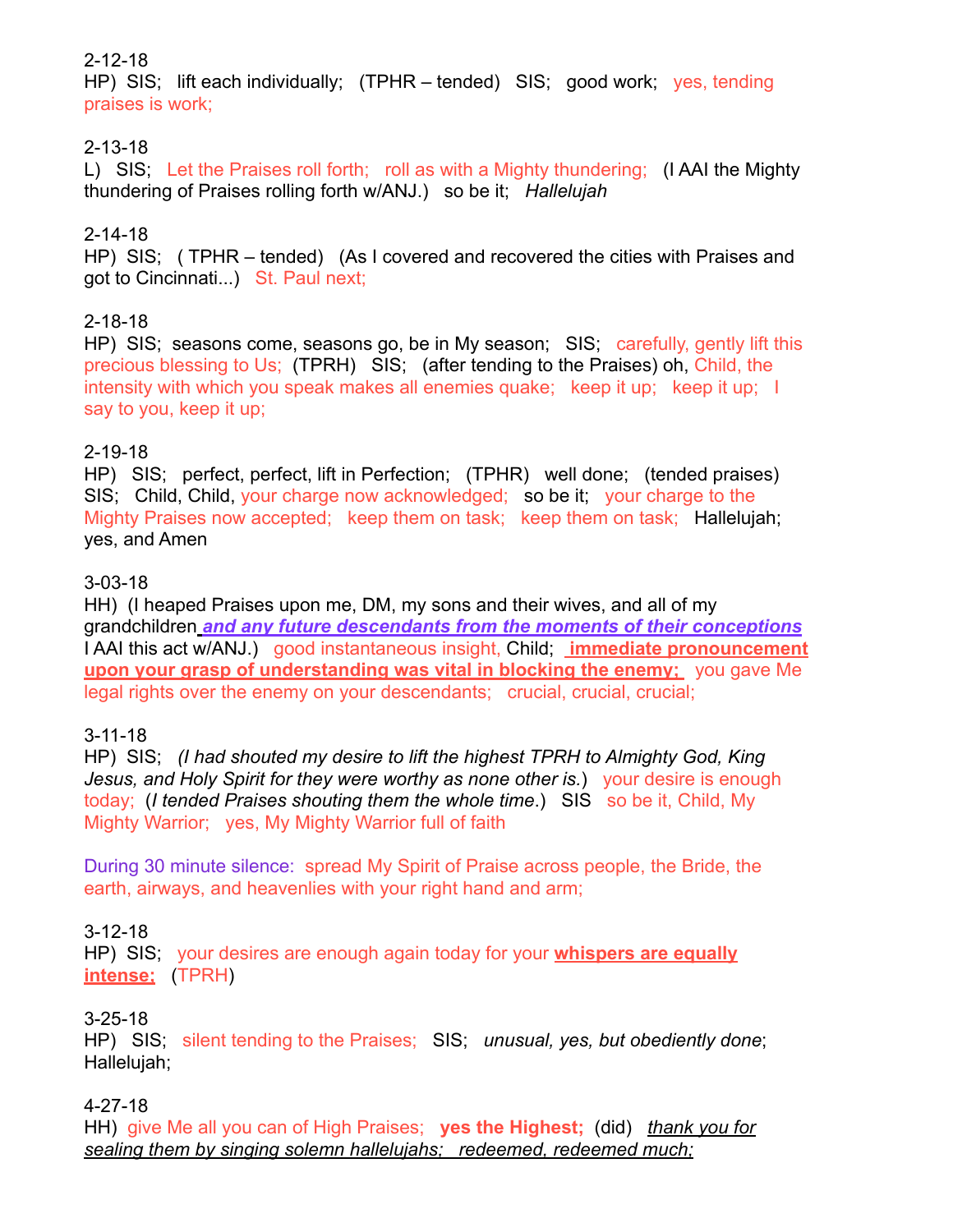#### 8-09-18

HP) Commandeering,*(commandeering praises sent by the enemy, but now being commandeered into service to Almighty God.)* working well; slack not, Child, slack not; HH) More Praise, More Praise, More Praise, My Children

# 9-03-18

HP) SIS; whisper My praises wherever you are, My Children; they will hear and obey; **all Praises you send forth are powerful;** careful not to enter into enemy's mimics; you know this; be most careful and to not let praises of or for the enemy stand; let them not, let them no

# 9-07-18

L) SIS; Adjure, Adjure, Adjure the Praises to fulfill the purposes I have for them; (*w/A of YNJ I Adjure all Praises to fulfill the purposes Almighty God has for you. I AAI this action w/A of YNJ.*) so be it; so be it; so be it

# 9-19-18

HP) shield, shield, shield; keep it up, covering all who will be under and behind it; magnanimous, magnanimous, magnanimous; Praises; shoot them forth; (did) now watch, watch, watch

# 9-30-18

HH) **hush not My Praises;** *let them reverberate;* declare it so, Child; (did) yes, yes, yes, and again, Yes, My Child; be it now so;

# 10-15-18

L) SIS; encapsulate; yes, encapsulate each with Praises; **completely, completely;**  *(many, many times) (as in a capsule)*

# 10-20-18

HP) SIS; Praise Me, Praise Me, Praise Me with all levels of Praises; (*did – Then I began shouting in tongues and ending with many shouts of Hallelujahs*.) Praise be, Child; your instant obedience avails much; know this; all must know this

# 11-21-18

L) yes, Praises Be; now and forevermore, Praise Be in and on all levels; HH) great efforts, great efforts; deny them not; push forth, push forth, push forth for the time is nigh; be not surprised; expect, expect, expect; expect and give Praises for Our successes; remember to give Praises in all things.

# 12-01-18

HP) tell the Praises to go forth unafraid for I am overlooking for you. instill My confidence in them

# 12-03-18

HP) Praise Be, Praise Be, Praise Be; Child, bring them forth; *bring them forth with your great strength and tenacity;* 

# 12-09-18

L) Call forth the Healing Praises; **Call them forth and walk among them, Child**; do so daily 1 week, Child